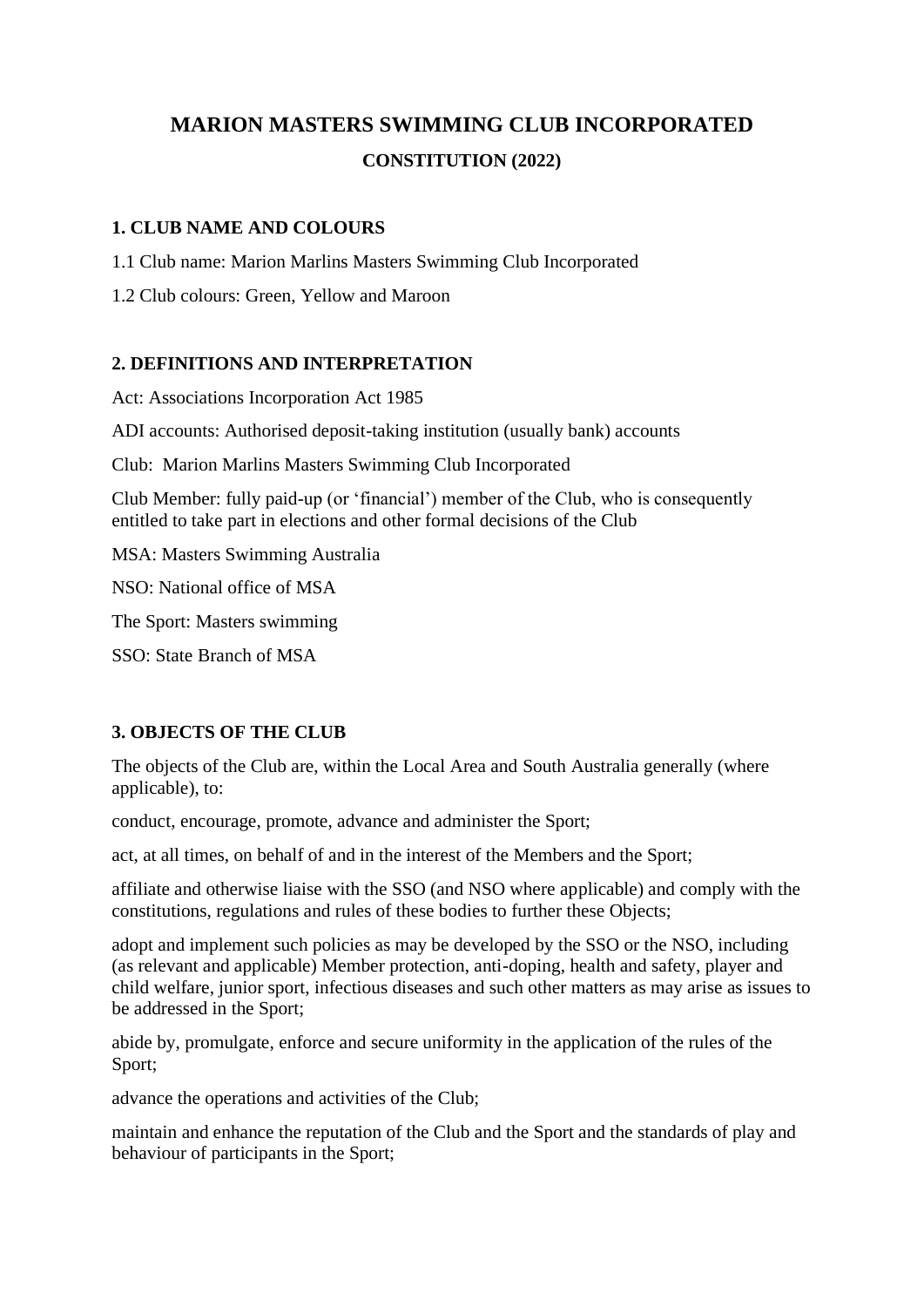promote at all times mutual trust and confidence between the Club, the SSO, the NSO and the Members in pursuit of these Objects;

promote the economic and community service success, strength and stability of the Club, the Members and the Sport;

use and protect the Intellectual Property appropriately;

pursue such commercial arrangements, including sponsorship and marketing opportunities, as are appropriate to further the interests of the Club;

have regard to the public interest in the operations of the Club;

undertake and or do all such things or activities which are necessary, incidental or conducive to the advancement of these Objects;

do all that is reasonably necessary to enable these Objects to be achieved and enable Members to receive the benefits which these Objects are intended to achieve; and

promote the health and safety of Members and all other participants in the Sport.

#### **4. POWERS OF THE CLUB**

Solely for furthering the Objects, the Club has the rights, powers and privileges conferred on it under section 25 of the Act, namely to:

acquire, hire**,** hold, deal with, and dispose of, any real or personal property;

administer any property on trust;

open and operate ADI accounts;

invest its moneys —

- (a) in any security in which trust moneys may, by Act of Parliament, be invested; or
- (b) in any other manner authorised by the rules of the Club;

borrow money upon such terms and conditions as the Club thinks fit; give such security for the discharge of liabilities incurred by the Club as the Club thinks fit;

appoint agents to transact any business of the Club on its behalf;

print and publish such newspapers, periodicals, books, leaflets or other documents as the Executive Committee or the members in General Meeting may think desirable for the promotion of the objects and purposes of the Club;

accept any gift, whether subject to a special trust or not, for any one or more of the objects or purposes of the Club;

make gifts, subscriptions, or donations to any charitable funds;

enter into any other contract or arrangement it considers necessary or desirable; and

do all such lawful things as are incidental or conducive to the attainment of the basic objects of the Club or of any of its objectives.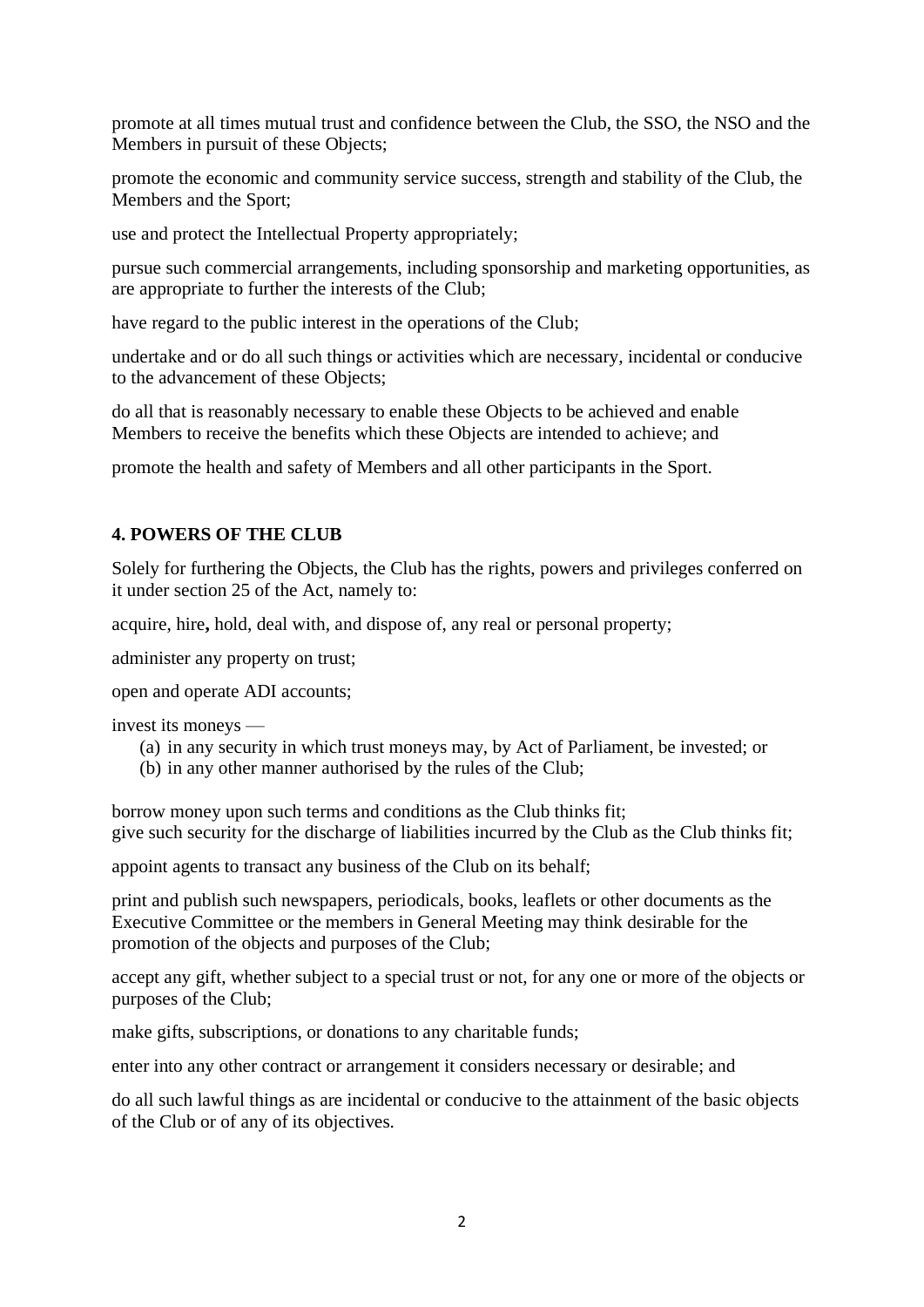# **5. MEMBERSHIP**

## **5.1 Types of Membership**

The Members of the Club shall consist of:

**Individual Members**, who subject to this Constitution, shall have the right to receive notice of Meetings and to be present, to debate and to vote at Meetings;

**Life Members**, who subject to this constitution, shall have the right to receive notice of Meetings and to be present, to debate and to vote at Meetings;

such new categories of Members as may be created by the Board. Any new category of Member created by the Board cannot be granted voting rights without the approval of the Club in a Meeting.

## **5.2 Applications for Individual Membership**

An applicant candidate for individual membership must apply to the Executive Committee in writing.

The application must:

be in a form approved by the Executive Committee;

contain full particulars of the name and address and contact details of the applicant;

identify the category of membership for which the applicant is applying; and

contain any other information required by the Executive Committee.

## **5.3 Discretion to Accept or Reject Application**

The Club may accept or reject an application for individual membership whether or not the applicant has complied with the requirements. The Club shall not be required or compelled to provide a reason for accepting or rejecting the application.

Where the Club accepts an application, the applicant shall become an Individual Member. Individual Membership shall be deemed to commence upon acceptance of the application by the Club. The Secretary shall amend the register accordingly as soon as practicable.

Where the Club rejects an application, any fees forwarded with the application will be refunded and the application shall be deemed rejected.

## **5.4 Appointment of Life Members**

The Executive Committee may, with Annual General Meeting approval, award an Honorary Life Membership of the Club to any member who in the opinion of the Executive Committee, has rendered eminent services to the Club over a significant period of time.

Such Life Members shall be:

(a) exempted from the payment of annual subscriptions to the Club;

(b) entitled to all the privileges of Individual Membership in the Club.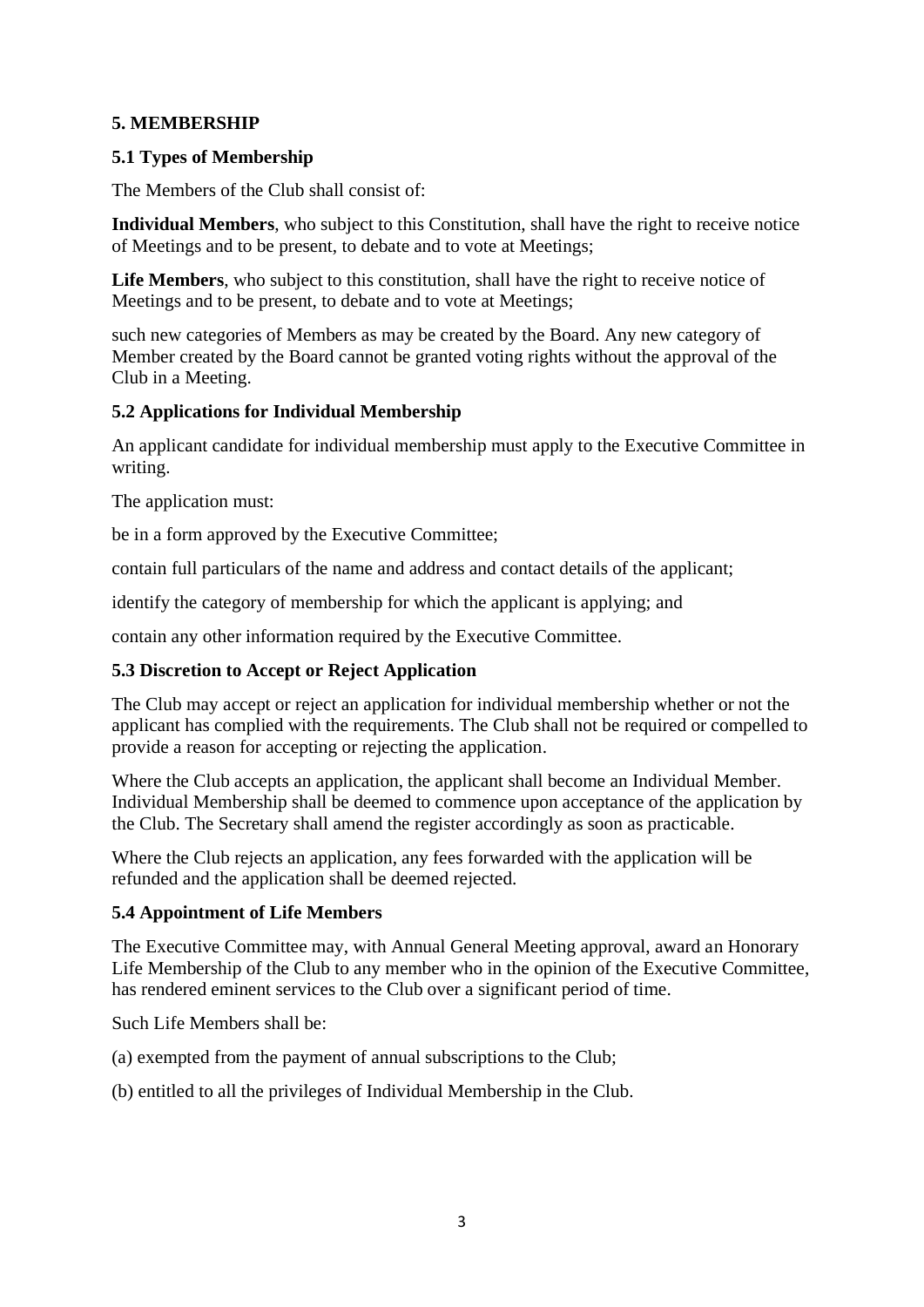# **5.5 Renewal**

If Members (other than Life Members) wish to maintain their membership, they must renew their membership annually in accordance with the procedures set down by the Club or in the Regulations from time to time.

#### **5.6 Resignation**

A Member of the Club may at any time resign from the Club by delivering, emailing or sending by post to the Secretary, a written notice of resignation.

Upon receipt of a notice of resignation, the Secretary shall ensure that the name of the member by whom the notice was given is removed from the Register of Members, whereupon that member ceases to be a member of the Club.

## **5.7 Obligations of Members**

Each Member must:

treat all staff, contractors and representatives of the Club, the SSO, the NSO and all those involved with the Sport with respect, decency and courtesy at all times;

maintain and enhance the standards, quality and reputation of the Club, the SSO, the NSO and the Sport;

not act in a manner:

unbecoming of a Member or prejudicial to the Objects or the interests or reputation of the Club, the SSO, the NSO or the Sport; or

that is likely to bring the Club, the SSO, the NSO or the Sport into disrepute or which might adversely affect or derogate from the standards, quality and reputation of the Club, the SSO, the NSO or the Sport and its maintenance and development; and

recognise the Club as the authority for the Sport in the local area and the SSO as the authority for the Sport in South Australia and the NSO as the authority for the Sport Nationally.

adopt and implement such policies as may be developed by the Club;

have regard to the Objects in any way pertaining to the Sport.

## **5.8 Non-transferability and termination of membership rights and obligations**

A right, privilege or obligation of a person by virtue of membership of the Club:

is not capable of being transferred or transmitted to another person; and

terminates upon the cessation of membership, whether by death, resignation or otherwise;

save and except that any notice of intention to resign shall not in itself operate to release such a Member from any obligation to the Club until any subscriptions and/or levies or other fees payable as a result of his or her membership up to the date of resignation, are paid in full.

## **5.9 Club to Keep Register**

Subject to the Act, confidentiality considerations and privacy laws:

the Club must keep and maintain a register of Members, which shall contain, at least: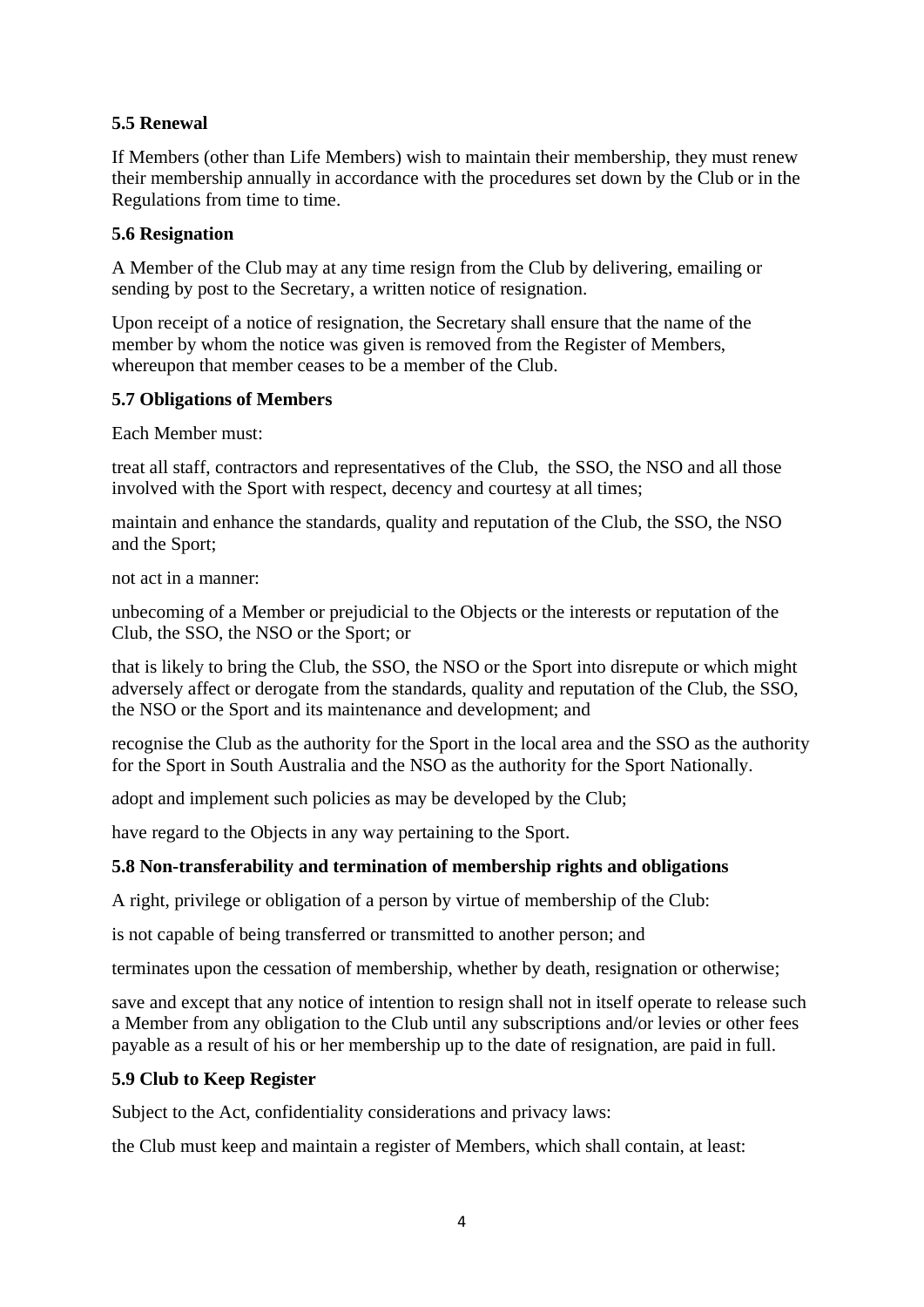the full name, address, category of membership and date of entry to membership of each Member and Officer; and

where applicable, the date of termination of membership of each previous Member.

the Register may contain such other information as the Executive Committee considers appropriate;

Members must provide the Club with the details required by the Club to keep the register complete and up to date; and

Members shall provide notice of any change and required details to the Club within one month of such change.

## **5.10 Inspection of Register**

Subject to the Act, confidentiality considerations and privacy laws, an extract of the register,

excluding the address or other direct contact details of any Member, shall be available for inspection (but not copying) by Members who make a reasonable request for a proper purpose.

## **5.11 Use of Register**

Subject to the Act, confidentiality considerations and privacy laws, the register may be used to further the Objects, in such manner as the Board considers appropriate.

## **5.12 Effect of Membership**

Members acknowledge and agree that:

this Constitution forms a contract between each of them and the Club and that they are bound by this Constitution and the Regulations and policies of the Club (as well as the constitutions, regulations and policies of the RSO, the SSO and the NSO, where applicable);

they shall comply with and observe this Constitution and the Regulations and policies of the Club and also any determination, resolution or decision, which may be made or passed by the Board or other entity with delegated authority on behalf of the Club;

by submitting to this Constitution and the Regulations and policies of the Club, they are subject to the jurisdiction of the Club, the RSO, the SSO and the NSO (where applicable);

the Constitution and the Regulations and policies of the Club are necessary and reasonable for promoting the Objects and particularly the advancement and protection of the Sport in the Region and South Australia; and

they are entitled to all benefits, advantages, privileges and services of being a Member of the Club.

## **5.13 Subscriptions and Fees**

The Executive Committee may:

Fix annual membership subscriptions;

fix such other fees or levies as the Executive Committee considers prudent for the effective and sustainable management of the affairs of the Club; and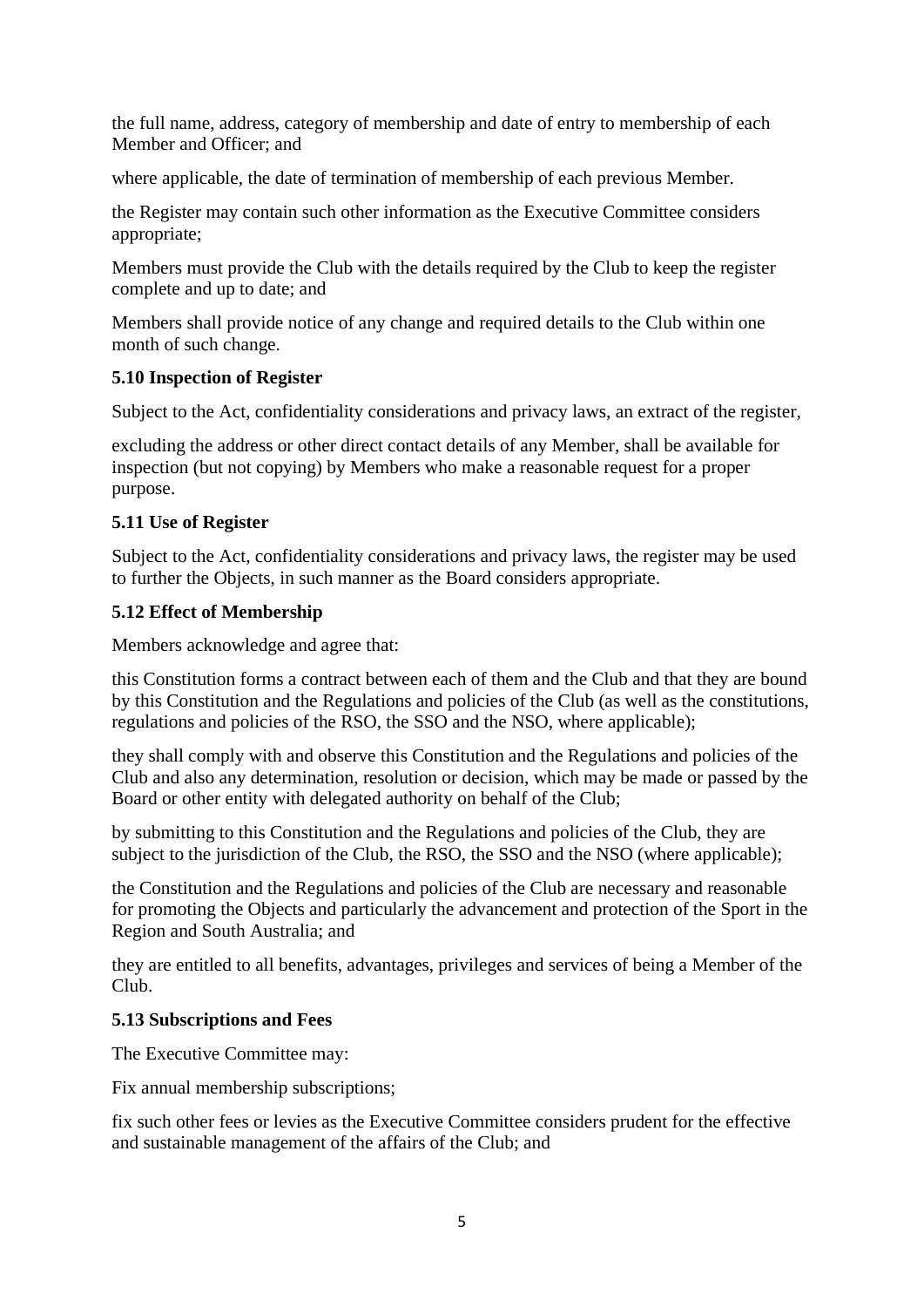determine the time for and manner of payment of the subscriptions, fees and levies by Members to the Club.

The Executive Committee may fix subscriptions, fees or levies at different rates for different categories of membership and may determine that no subscriptions are payable by one or more of the categories for any year.

The Executive Committee may also authorise payment of subscriptions, fees or levies by instalments for some or all of the categories of membership and it may prescribe different terms of instalments for different categories of membership.

On admission to membership, a new Member must pay the current full year's subscription unless the Executive Committee agrees to accept payment in instalments.

The Executive Committee may waive all or part of a Member's subscriptions, fees or levies and may agree terms of payment for a Member different from those applicable to other Members of the same category if the Executive Committee is satisfied that there are special reasons to do so.

# **5. DISCIPLINE AND DISPUTES RESOLUTION**

#### **6.1 Regulations**

The Executive Committee may make Regulations governing the hearing and determination of internal disputes, protests or complaints made by or against Members or participants or the Club or disciplinary matters generally or any other matter involving the enforcement of this Constitution or the Regulations or policies of the Club against Members or participants or the Club (including, but not limited to, matters which involve Members acting in a manner unbecoming of a Member or prejudicial to the Objects or interests of the Club and/or Sport or Members bringing other Members, the Club and/or Sport into disrepute).

#### A Regulation made may:

provide for one or more judiciary committees or tribunals to hear and resolve cases; prescribe penalties for breaches of this Constitution or the Regulations or policies of the Club;

invest a judiciary committee or tribunal with power to impose penalties; and otherwise prescribe the procedures for dealing with cases.

Despite any Regulation made and unless otherwise specified, the Executive Committee may itself deal with any disciplinary matter referred to it or appoint a judiciary committee or tribunal to do so.

#### **6.2 Natural Justice and Procedural Fairness**

All proceedings must be conducted according to the rules of natural justice in accordance with the Act and procedural fairness generally.

#### **6.3 Disputes**

Subject to the foregoing rules concerning Regulations, Natural Justice and Procedural Fairness, a dispute between a member of the Club, in his or her capacity as a member, and the Club shall be determined by arbitration in accordance with the provisions of the Commercial Arbitration Act 1986, as amended.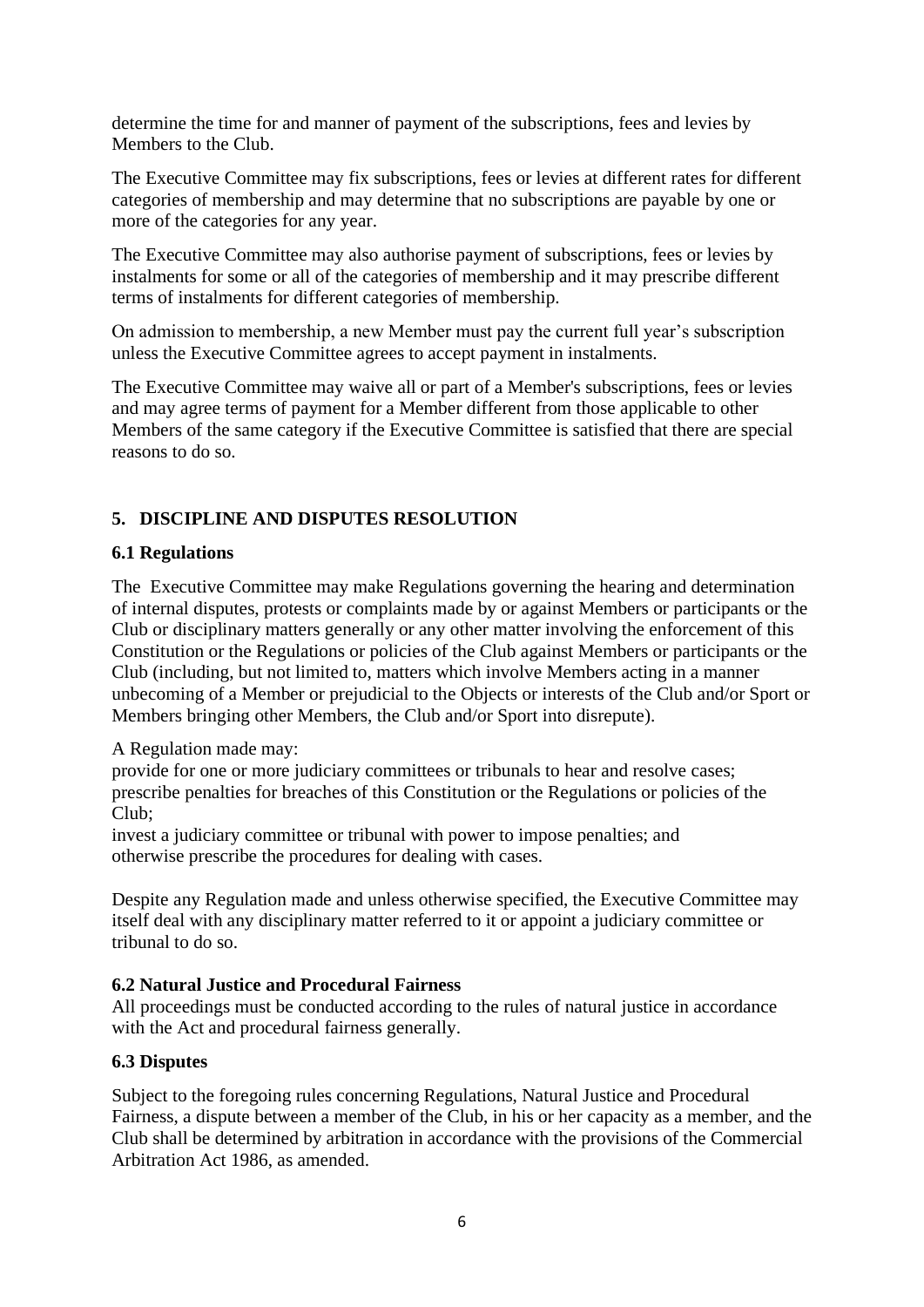Nothing in this rule effects the operation or effect of the rule relating to expulsion of members.

#### **6.4 Expulsion of Members**

(1) Should any member fail to pay any subscription, levy or other debt or liability due to the Club within three months of the date the same falls due, such Member may be removed from the Club by the Executive Committee.

(2) Subject to this rule, the Executive Committee may expel a Member from the Club if, in the opinion of the Executive Committee, the Member has been guilty of conduct detrimental to the interests of the Club.

(3) The expulsion of a Member pursuant to this sub-rule (2) does not take effect:

a. until the expiration of fourteen days after the service on the member of a notice under sub-rule (4) of this Rule; or

b. if the member exercises his or her right of appeal under this rule, until the conclusion of the Special General Meeting convened to hear the appeal, whichever is the later date.

(4) Where the Executive Committee expels a member from the Club pursuant to sub-rule (2), the Secretary of the Club shall, without undue delay, cause to be served on the member a notice in writing:

a. stating that the Executive Committee has expelled the member;

b. specifying the grounds for the expulsion; and

c. informing the member that if he or she so desires, he or she may within fourteen (14) days after the service of the notice on him or her, appeal against the expulsion as provided in this rule.

(5) A member on whom a notice under sub-rule (4) of this rule is served, may appeal against the expulsion to a Special General Meeting by delivering or sending by post to the Secretary of the Club, within fourteen days after the service of that notice, a requisition in writing demanding the convening of such a meeting for the purpose of hearing his or her appeal.

(6) Upon receipt of a requisition under sub-rule (5) of this rule, the Secretary shall forthwith notify the Executive Committee of its receipt and the Executive Committee shall thereupon cause a Special General Meeting of members to be held within twenty-eight (28) days after the date on which the requisition is received by the Secretary.

(7) At the Special General Meeting convened for the purpose of this rule:

a. no business other than the question of the expulsion shall be transacted;

 b. the Executive Committee may place before the meeting details of the grounds of the expulsion and the Committee's reasons for the expulsion;

c. the expelled member shall be given an opportunity to be heard; and

 d. the members present shall vote by secret ballot on the question whether the expulsion shall be lifted or confirmed.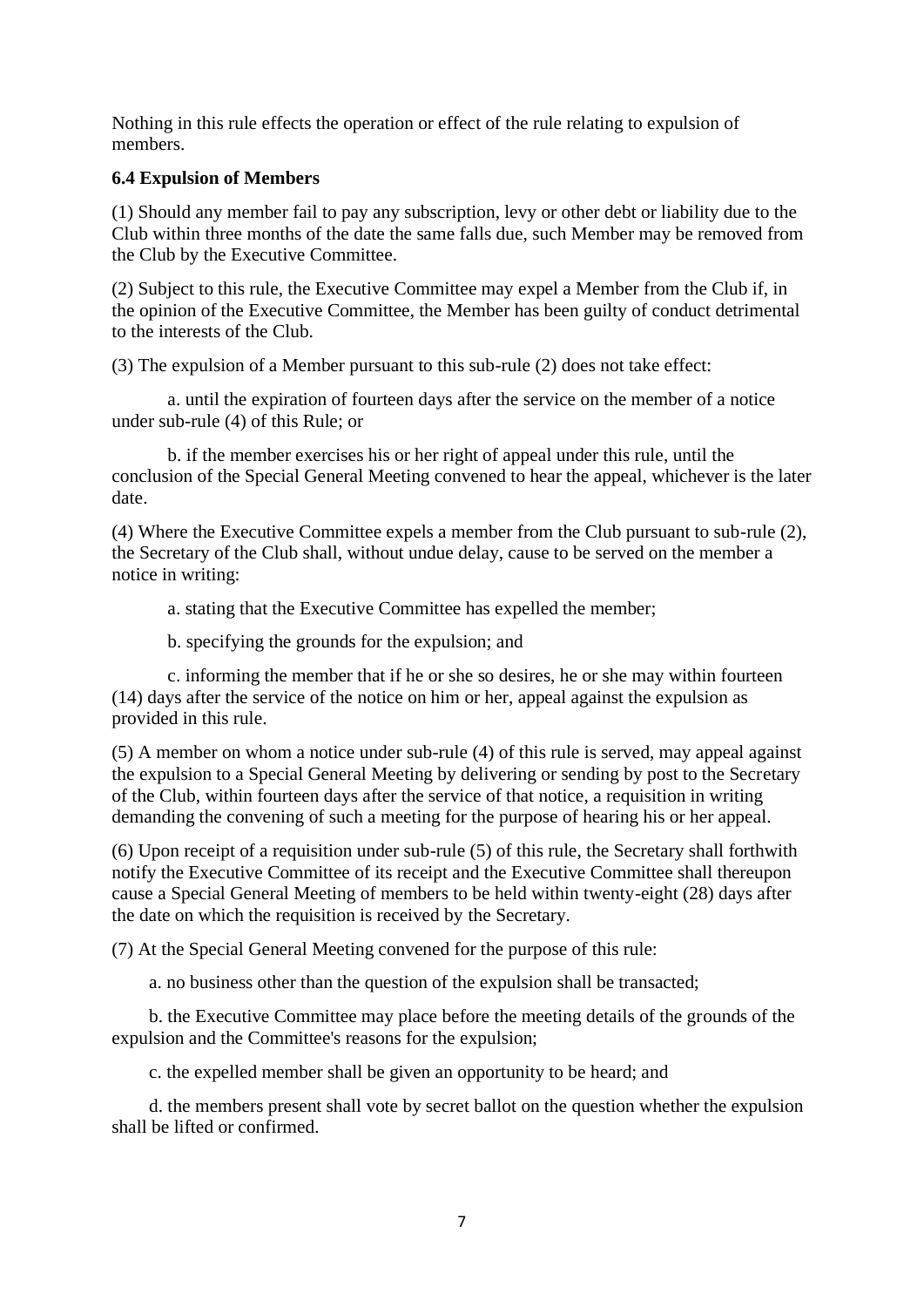(8) If at the Special General Meeting a majority of the members present vote in favour of the lifting of the expulsion, the expulsion shall be lifted and the expelled member is entitled to continue membership of the Club.

(9) If at the Special General Meeting a majority of the members present vote in favour of the confirmation of the expulsion, the expulsion takes effect and the expelled member ceases to be a member of the Club.

# **7. MEETINGS**

## **7.1 Types of Meetings**

The Meetings that can be convened where Members have the opportunity to express opinions and vote on various matters are:

**General Meetings:** which may be held on a regular basis

**Annual General Meeting:** which must be held in accordance with the Act and this Constitution and no later than the 31<sup>st</sup> March each year and at a venue to be determined by the Board; and

**Special General Meeting:** which are special meetings that are convened to discuss extraordinary issues.

#### **7.2 Attendance**

Unless this Constitution expressly provides otherwise, Members (including the Executive Committee) and the Auditor are entitled to attend Meetings but only Members are entitled to vote at Meetings.

#### **7.3 Notice**

Notice of Meetings must be given to Members and the auditor by the means authorised in 7.4.

A notice of a Meeting must specify the place, day and hour of the Meeting and state the nature and order of the business to be transacted at the Meeting.

At least twenty-one (21) days' notice of a General Meeting or Annual General Meeting must be given to each financial Member, together with:

the agenda for the Meeting; and

any notice of motion received from financial Members entitled to vote.

At least fourteen (14) days' notice of a Special General Meeting shall be given to each financial member.

#### **7.4 Form of Notice**

Any notice to a member for any purpose shall be deemed to be properly given if:

(1) delivered personally or;

(2) posted to the member's last known address. In which case it shall be deemed to have been received on delivery or on the next week day (other than a public holiday) after postage or;

(3) sent to the last known email address with acknowledgment that the email was received.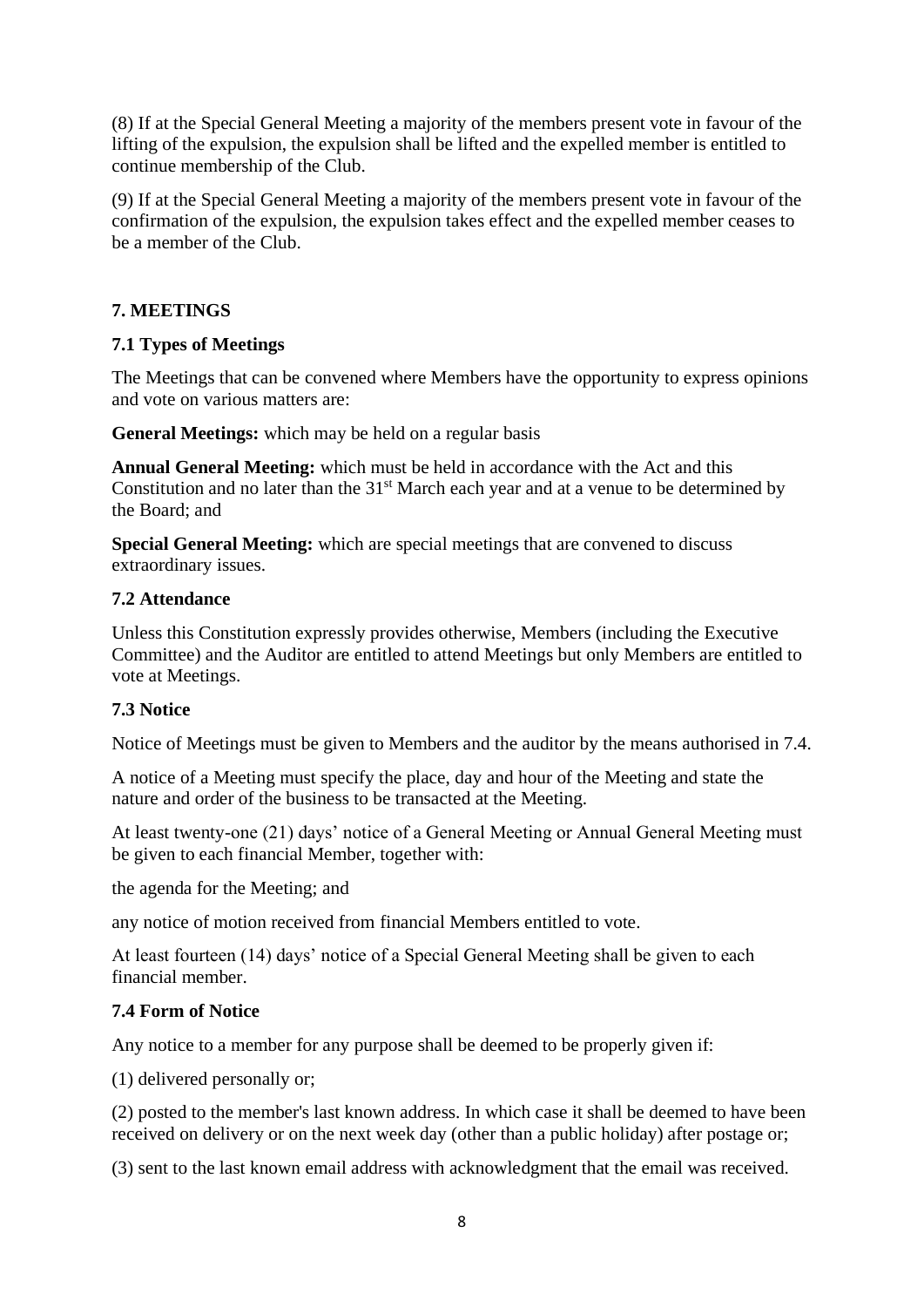# **7.5 Business**

The ordinary business to be discussed at the Annual General Meeting shall be:

- a. to confirm the minutes of the previous Annual General Meeting;
- b. to receive the annual report and audited financial statement ;
- c. to elect the officers of the club as listed below;
- d. general business

Other than the foregoing matters, all business discussed at any Meeting is special business.

No business other than that stated on the notice for an Annual General Meeting or Special General Meeting may be discussed at those meetings.

Special or other business can be tabled without notice at a General Meeting.

#### **7.6 Amendments to the Constitution**

(1) This constitution shall not be added to or amended excepting by an affirmative vote of two-thirds of the total financial members (at least 15 persons) present at a general meeting which has been called for this purpose.

(2) Any proposed amendment shall be notified in writing to all financial members at least twenty-one (21) days before such meeting is to be held.

#### **7.7 Notices of Motion**

Members entitled to vote may submit notices of motion for inclusion as special business at a Meeting. All notices of motion must be submitted in writing to the Executive Committee not less than fourteen (14) days prior to the Meeting.

## **7.8 Quorum for Meetings of the Club**

No business may be discussed or transacted at a General Meeting, Annual General Meeting, or Special Meeting of the Club unless a quorum is present at the time when the Meeting proceeds to business**.** A quorum for Club Meetings shall be eight (8) Members. (For the quorum for meetings of the Executive Committee, see 8.11.)

## **7.9 Chairperson to Preside**

The President will, subject to this Constitution, preside as chairperson at every General Meeting except:

in relation to any election for which the chairperson of the Executive Committee is a nominee; or

where the President has a conflict of interest.

If the President is not present or is unwilling or unable to preside, the Members present must appoint another officer of the Executive Committee to preside as chair for that General Meeting only.

## **7.10 Voting Procedure**

At any Meeting a resolution put to the vote of the Meeting will be decided on a show of hands unless a poll is (before the show of hands) demanded by: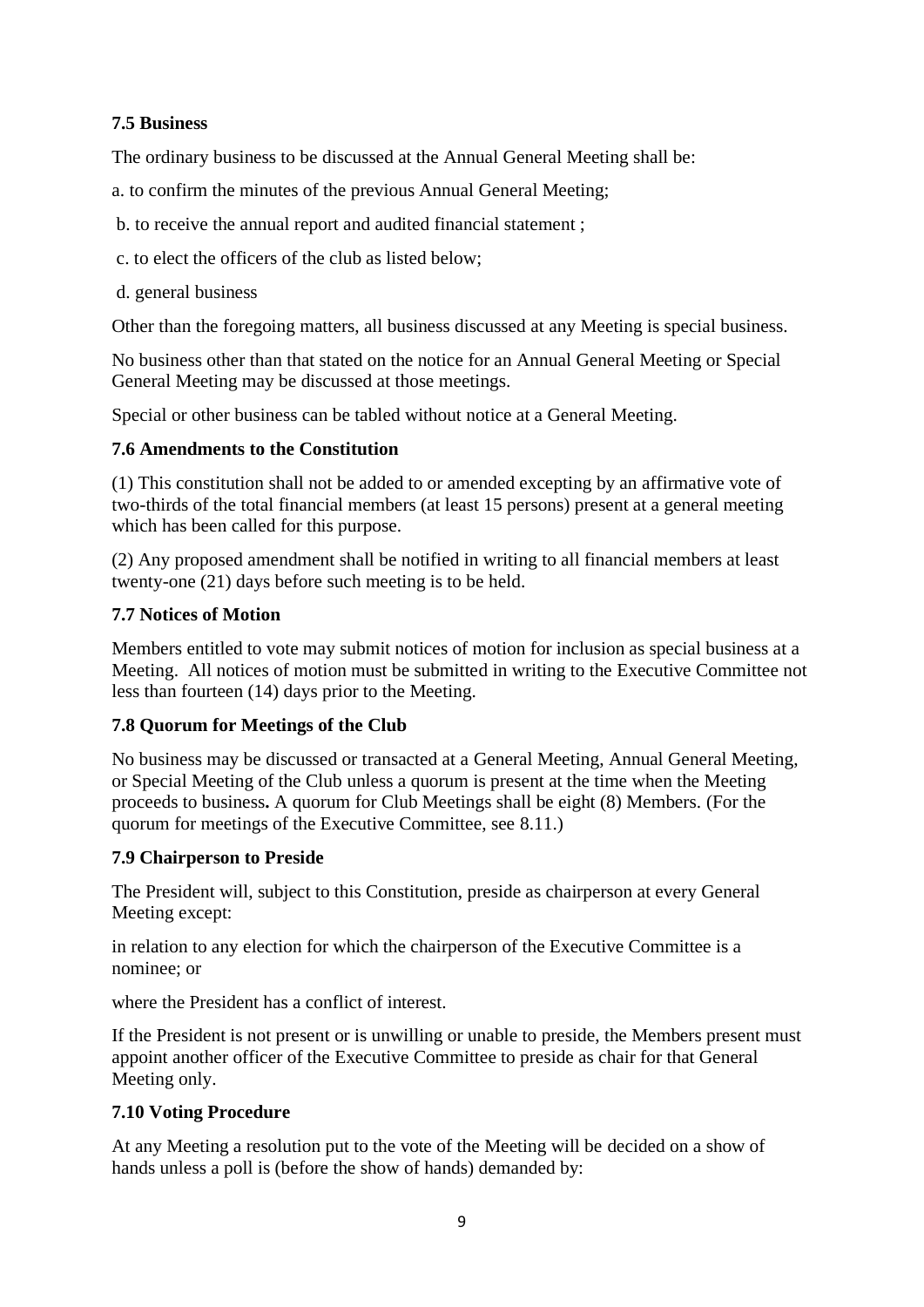the chairperson; or

a simple majority of Members present at the General Meeting.

Each Member is entitled to one (1) vote at Meetings.

The chairperson may not exercise a casting vote at Meetings.

# **7.11 Special General Meetings**

The Executive Committee may, whenever it thinks fit, convene a Special General Meeting of the Club.

On the requisition in writing of at least eight (8) Members, the Executive Committee must, within twenty-eight (28) days after the receipt of the requisition (and provided notice is given in accordance with 7.3 and 7.4), convene a Special General Meeting for the purpose specified in the requisition.

Every requisition for a Special General Meeting must be signed by requisitioning Members, state the purpose of the meeting and be sent to the Club. The requisition may consist of several documents in a like form, each signed by one or more of the Members making the requisitions.

If the Executive Committee does not cause a Special General Meeting to be held within twenty-eight (28) days after the receipt of the requisition, the Members making the requisition may convene a Special General Meeting to be held not later than three (3) months after the receipt of the requisition.

A Special General Meeting convened by the Members under this Constitution must be convened in the same manner, or as nearly as practical to the same manner, as a meeting convened by the Executive Committee and for this purpose the Executive Committee must ensure that the Members making the requisition are supplied free of charge with particulars of the Members entitled to receive a notice of meeting. The reasonable expenses of convening and conducting such a meeting must be borne by the Club.

## **8. MANAGEMENT**

## **8.1 Deemed Executive Committee**

The Members of the Executive Committee in office immediately prior to approval of this Constitution under the Act shall continue in those positions until the next Annual General Meeting following such adoption of this Constitution, and thereafter the positions of Board shall be filled, vacated and otherwise dealt with in accordance with this Constitution.

## **8.2 General powers and duties of Executive Committee**

The Executive Committee constitutes the Committee for the purposes of the Act.

Subject to the Act and this Constitution, the business and affairs of the Club must be managed by the Executive Committee, which may exercise the powers of the Club for that purpose.

The Executive Committee must perform its functions in the pursuit of the Objects and in the interests of the Club and Members as a whole, having regard to the Club's position and role in the structure and reputation of the Sport in the Region and South Australia.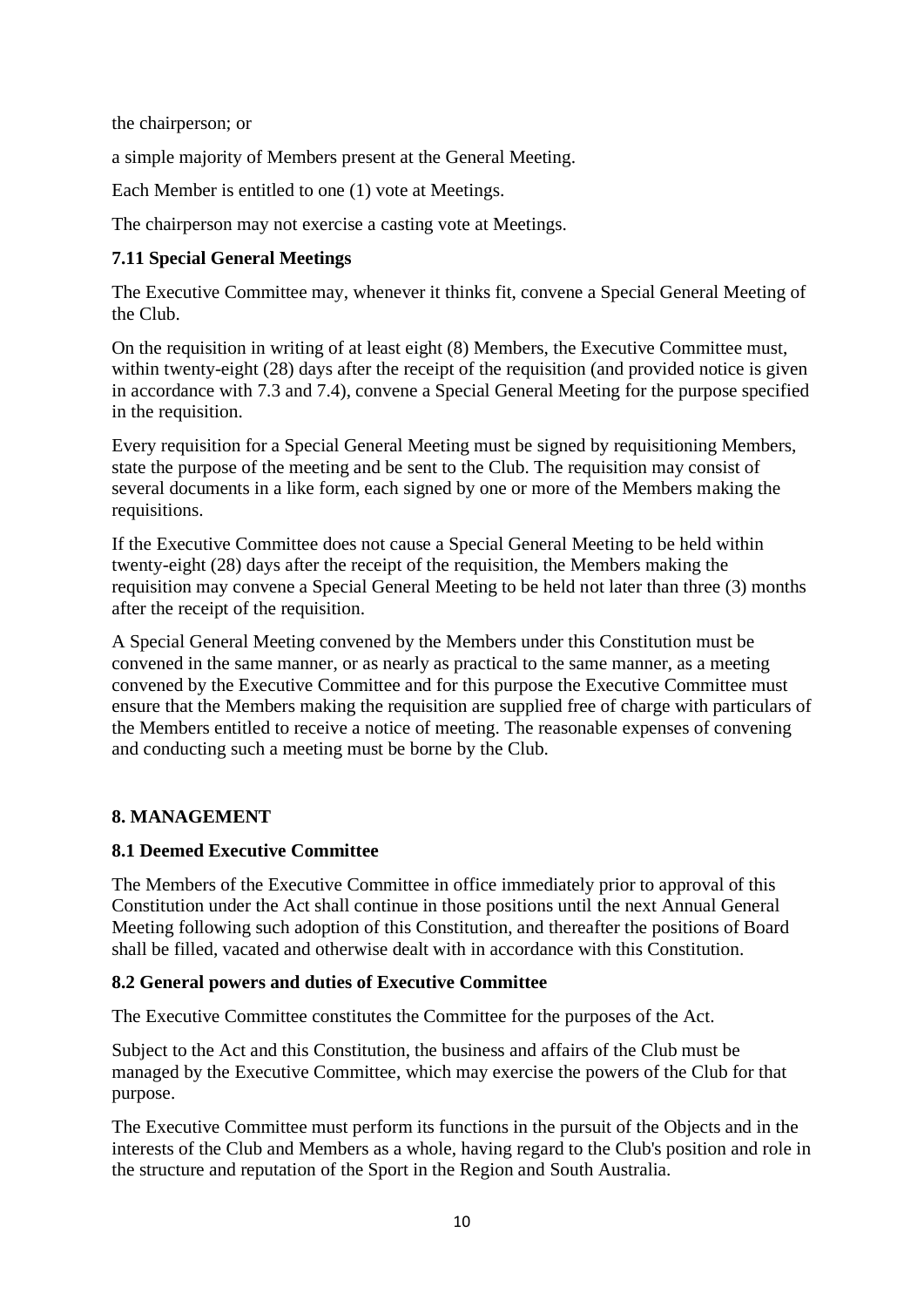The Executive Committee may not cause the Club to disaffiliate from the SSO or NSO or the Sport in any way unless decided by resolution of the Members at a Meeting.

The Executive Committee may appoint individuals or sub-committees to carry out specified tasks (see also 8.14 below).

#### **8.3 Composition of the Executive Committee**

The Executive Committee shall consist of at least six (6) officers filling among them the following positions:

President Vice President Secretary Treasurer Nominations Officer/Recorder/Registrar Safety Officer

And at the direction of the Annual General Meeting the Executive Committee shall include up to a further eleven (11) officers filling all or some of the following positions:

Club Captain(s) [up to two Captains can be selected] Coaching Coordinator Open Water Swim Coordinator Public Relations Officer Social Coordinator Webmaster Up to four (4) General Committee persons

All the above officers, together with an Auditor (who is preferably not a member of the Club) shall be elected by the Annual General Meeting.

Any other officers required by the Club shall be appointed by the Executive Committee.

In the event of a casual vacancy in any office of the Executive Committee, the Executive Committee may appoint one of the Club's members to the vacant office and the member so appointed may continue in office up until and including the conclusion of the Annual General Meeting next following the date of appointment.

#### **8.4 Executive Committee position duties**

Detailed descriptions of the Executive Committee positions are available on the Club website.

#### **8.5 Nominations for Elected Officers**

(1) Nominations for office shall be called for twenty- one (21) days prior to the Annual General Meeting.

(2) Only financial members may nominate for office or vote for candidates (excepting for the auditor).

(3) The Chair of the meeting may appoint a returning officer and two (2) scrutineers from those present at the meeting who are not nominating for any office.

(4) All voting shall be determined by a simple majority of financial members present.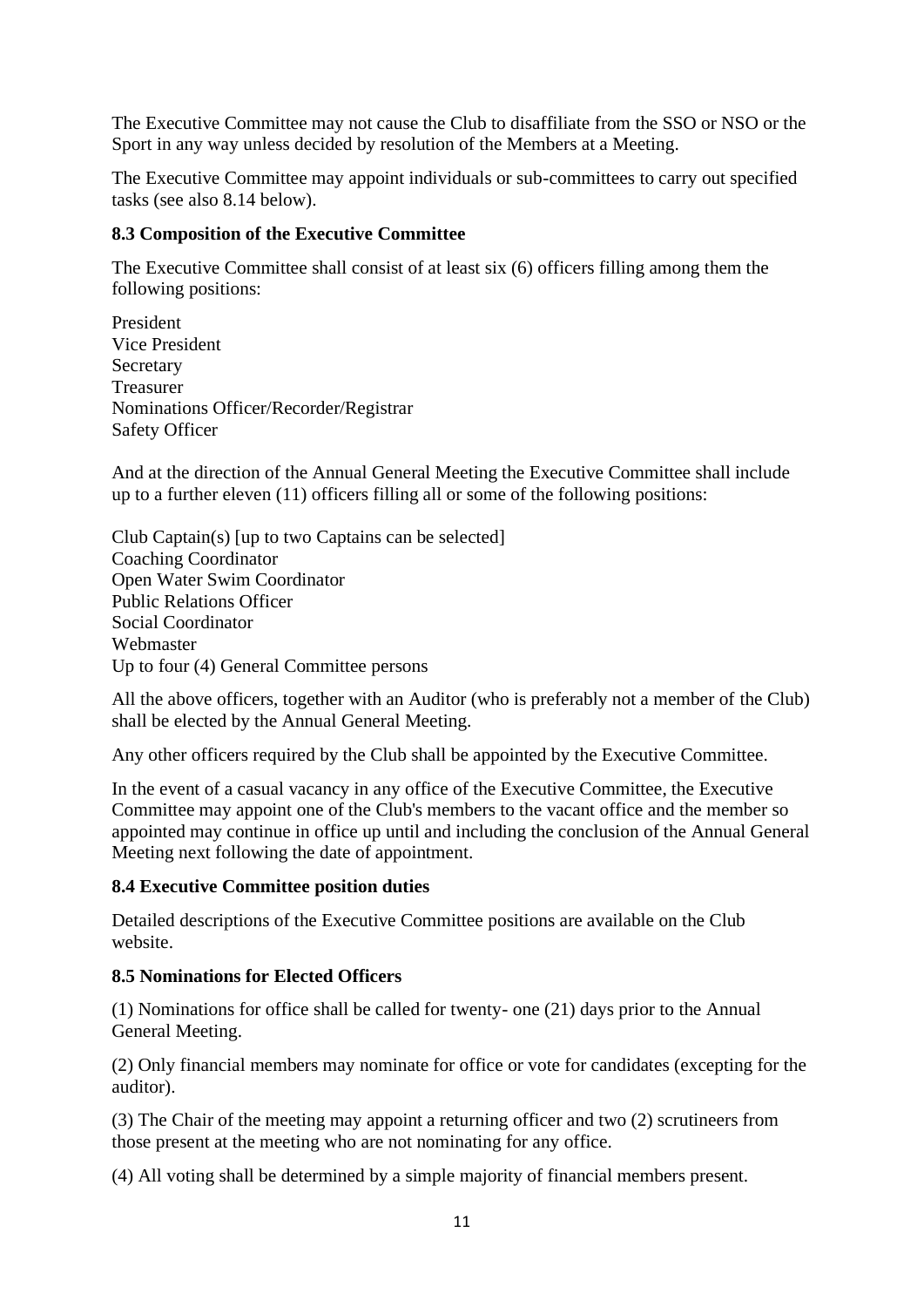## **8.6 Form of Nominations**

Nominations must:

(1) be in writing;

(2) be in the prescribed form (if any) provided for that purpose;

(3) be signed by the nominee;

(4) disclose any position the nominee holds in the Club, including as an officer, a participant, a Delegate or an employee; and

(5) be requested to be delivered to the Club, in writing, not less than seven (7) days before the date fixed for the Annual General Meeting.

(6) Notwithstanding (5) above, nominations may be accepted at the Annual General Meeting.

#### **8.7 Elections**

Those nominated shall be declared elected only if approved by the majority of Members entitled to vote at the Annual General Meeting.

Voting shall be conducted in such a manner and by such a method as determined by the Executive Committee from time to time.

If at the close of the Annual General Meeting, vacancies on the Executive Committee remain unfilled, the vacant position(s) will be deemed casual vacancies.

If a person nominated at the Annual General Meeting is not approved by the majority of Members, he or she will not be entitled to take office until approved by the Members at an Annual General Meeting.

## **8.8 Chairperson**

Meetings of the Executive Committee shall be chaired by the current President. The President shall be the nominal head of the Club and will act as chair of any Executive Committee meeting at which they are present. If the President is not present or is unwilling or unable to preside at an Executive Committee meeting, the remaining members of the Executive Committee shall appoint another member of the Executive Committee to preside as chair for that meeting only.

#### **8.9 Duties of members of the Executive Committee**

In accordance with Division 3A of the Act, members of the Executive Committee must:

not, in the exercise of their powers or the discharge of their duties, commit an act with intent to deceive or defraud the Club, Members or creditors of the Club or creditors of any other person or for any fraudulent purpose;

not make improper use of information acquired by virtue of their position in the Club so as to gain, directly or indirectly, any pecuniary benefit or material advantage themselves or any other person, or so as to cause a detriment to the Club;

not make improper use of their position as such an officer or employee so as to gain, directly or indirectly, any pecuniary benefit or material advantage for themselves any other person, or so as to cause a detriment to the Club; and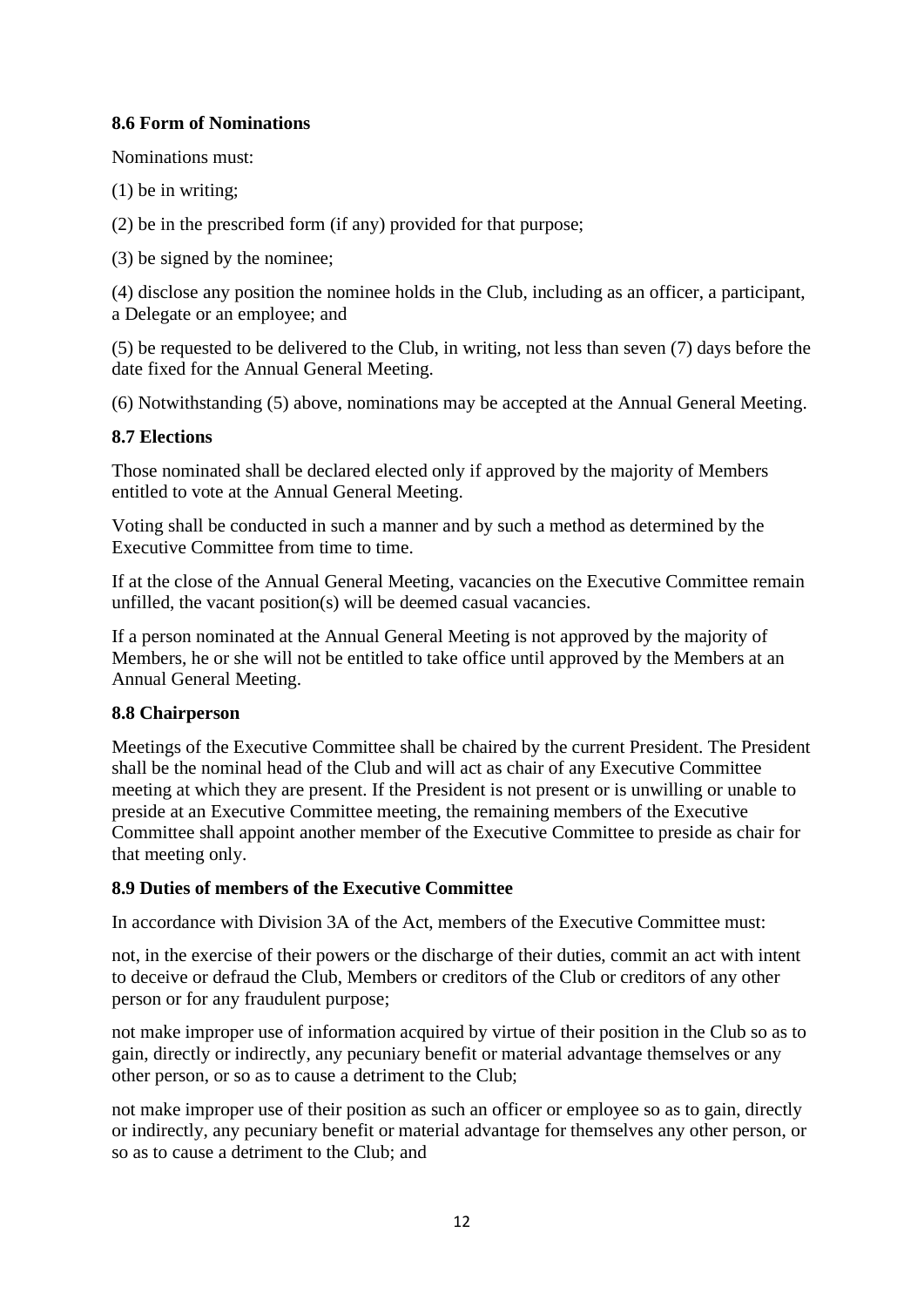at all times act with reasonable care and diligence in the exercise of their powers and the discharge of the duties of their office.

# **8.10 Executive Committee to Meet**

The Executive Committee must meet as often as it considers necessary in every calendar year for the dispatch of business (and must meet at least as often as is required under the Act) and in accordance with principles of good governance. Subject to this Constitution, the Executive Committee may adjourn and otherwise regulate its meetings as it thinks fit.

Any member of the Executive Committee may at any time convene a meeting of the Board on reasonable notice to the other members of the Executive Committee.

Subject to this Constitution, questions arising at any meeting of the Executive Committee may be decided by resolution of its members. Each member has one (1) vote on any question. The chair does not have a casting vote.

#### **8.11 Executive Committee Quorum**

Four (4) members of the Executive Committee, including any two of the President, Vicepresident, Secretary and Treasurer, shall constitute a quorum at Executive Committee meetings.

#### **8.12 Conflict of Interest**

The members of the Executive Committee must comply with sections 31 and 32 of the Act regarding disclosure of interests and voting on contracts in which a member has an interest.

A member of the Executive Committee shall declare his or her interest in any contractual, selection, disciplinary, or financial matter in which a conflict of interest arises or may arise and shall, unless otherwise determined by the Executive Committee, absent themselves from discussions of such matters and shall not be entitled to vote in respect of such matters. If the member casts a vote, the vote shall not be counted.

In the event of any uncertainty as to whether it is necessary for a member of the Executive Committee to absent themselves from discussions and refrain from voting, the issue should be immediately determined by vote of the Executive Committee. If this is not possible, the matter shall be adjourned or deferred.

#### **8.13 Disclosure of Interests**

The nature of the interest of a member of the Executive Committee must be declared at the meeting of the Executive Committee at which the relevant matter is first taken into consideration, if the interest then exists. In any other case, the interest should be revealed to the Executive Committee at the next meeting of the Executive Committee. If a member of the Executive Committee becomes interested in a matter after it is made or entered into, the declaration of the interest must be made at the first meeting of the Executive Committee held after the member becomes interested.

All disclosed interests must also be disclosed to each Annual General Meeting in accordance with the Act.

## **8.14 Delegations**

Executive Committee may delegate functions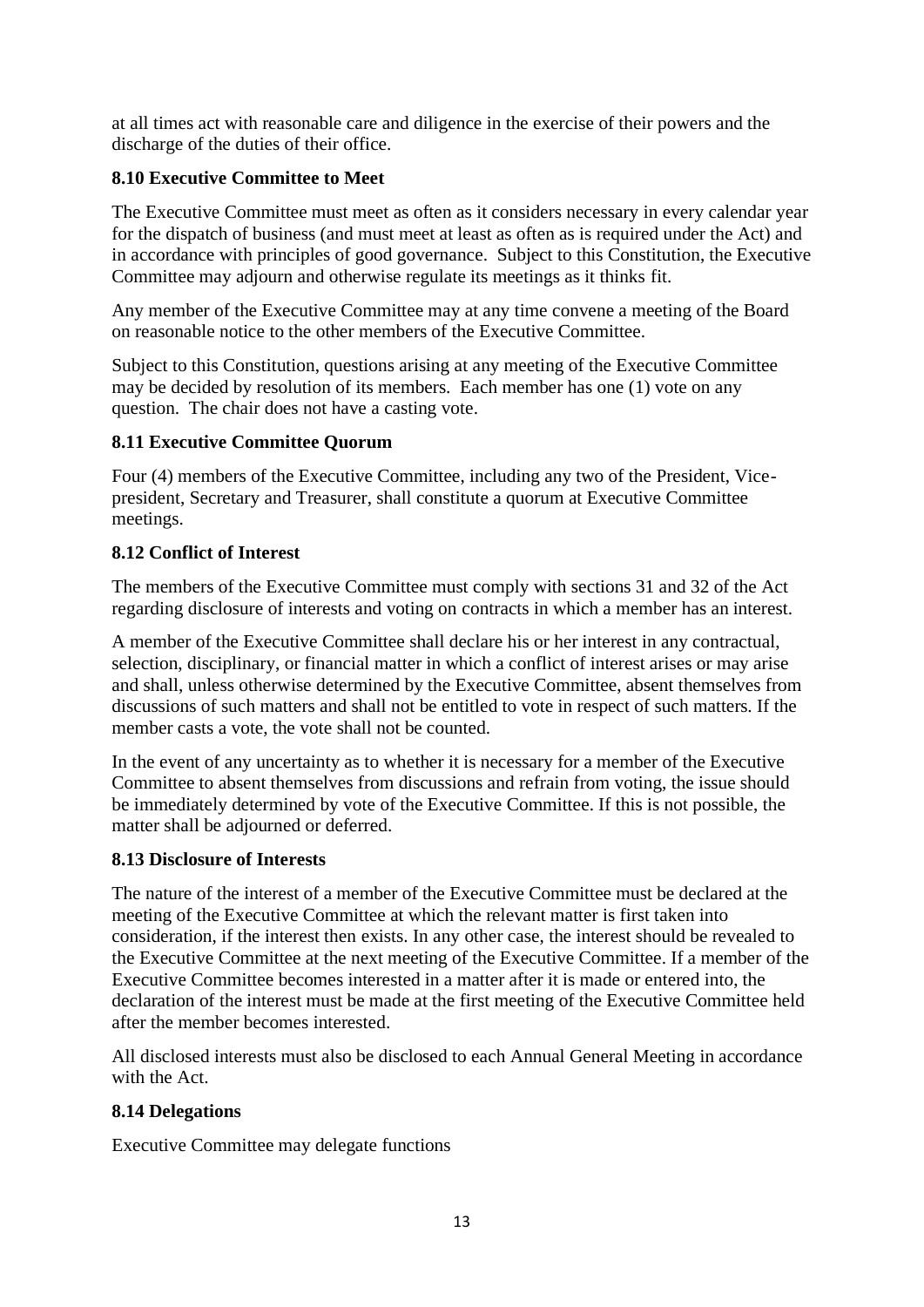The Executive Committee may, by instrument in writing, create or establish or appoint special committees, individual officers and consultants to carry out such duties and functions. The Executive Committee will also determine what powers these entities are given.

Delegation by Instrument

The Executive Committee may, in the establishing instrument, delegate such functions as are specified in the instrument, other than:

this power of delegation; and

a function imposed on the Executive Committee or the Executive Officer by the Act or any other law, or this Constitution or by resolution of the Club in a Meeting.

Delegated Function Exercised in Accordance with Terms

A function, the exercise of which has been delegated under this clause, may, while the delegation remains unrevoked, be exercised from time to time in accordance with the terms of the delegation.

#### Procedure of Delegated Entity

The procedures for any entity exercising delegated power shall, subject to this Constitution and with any necessary or incidental amendment, be the same as that applicable to meetings of the Executive Committee. The entity exercising delegated powers shall make decisions in accordance with the Objects. It shall promptly provide the Executive Committee with details of all material decisions and shall provide any other reports, minutes and information as the Executive Committee may require from time to time.

Delegation May be Conditional

A delegation under this clause may be made subject to such conditions or limitations as to the exercise of any function. These may be specified in the delegation.

Revocation of Delegation

By instrument in writing, the Executive Committee may at any time revoke wholly or in part any delegation made under this clause and it may amend or repeal any decision made by such body or person under this clause.

8.15 Appointment of Secretary

There must be at least one Secretary who is to be elected at the Annual General Meeting.

The Executive Committee may suspend or remove a Secretary from that office.

A Secretary holds office on the terms and conditions (including as to remuneration) and with the powers, duties and authorities, delegated to them by the Club.

## **9. RECORDS AND ACCOUNTS**

## **9.1 Accounts to be Kept and Distributed**

The Club must keep such accounting records as correctly record and explain the transactions and financial position of the Club.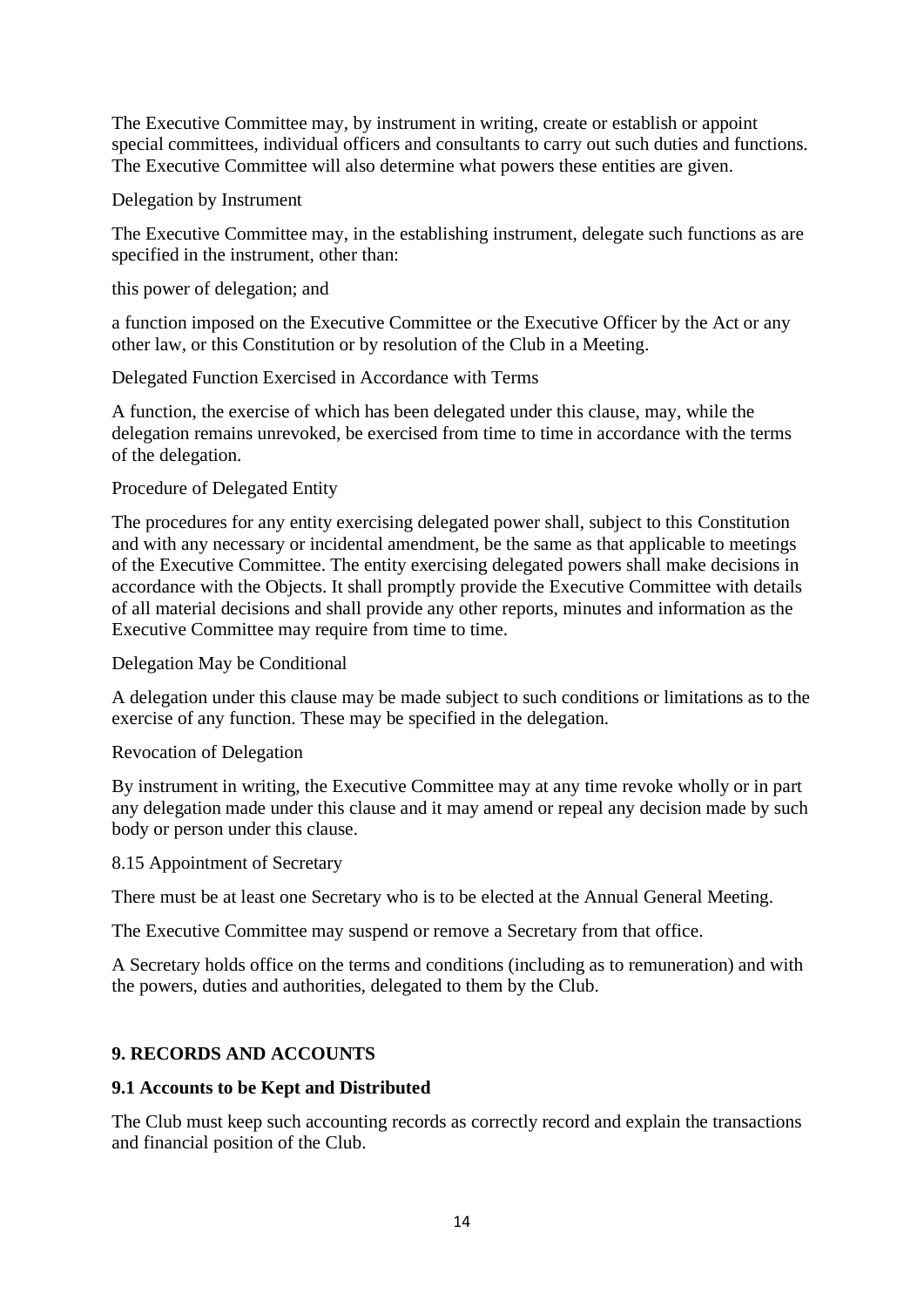The Executive Committee will cause proper accounting and other records to be audited and distributed in accordance with Division 2 of the Act, including all documents required to be distributed to the Members for the purpose of the Annual General Meeting.

# **9.2 Transaction Accounts**

The Club shall open and keep at least one transaction account as the Executive Committee may from time to time determine, and all monies belonging to the Club shall, as soon as practicable after the same shall be received, be paid and deposited to the credit of those account(s) of the Club.

No withdrawal shall be made from, and no cheques shall be drawn on, any transaction account in the name of the Club unless the withdrawal form, cheques or electronic transfer is signed or password-activated, as appropriate, by any two of the persons appointed by the Executive Committee for such purposes. All extraordinary and capital expenditure must be unequivocally ratified by the Executive Committee.

# **9.3 Auditor**

A properly qualified auditor or auditors shall be appointed by the Executive Committee and the remuneration of such auditor or auditors fixed and duties regulated in accordance with the Act.

The following people may not be appointed as an auditor:

an officer of the Club, including a member of the Executive Committee (and any partners, employers or employees of officers); or

an employee of the Club (and any partners, employers or employees of employees).

The auditor may be removed by the Executive Committee.

The auditor has a right of access at all reasonable times to the accounting records and other records of the Club and is entitled to require from any officer of the Club such information and explanations as he or she desires for the purpose of an audit.

The auditor must provide the Executive Committee with reports that comply with the Act with sufficient time for the Executive Committee to lay such material before the Members as and when required (including for the Annual General Meeting).

The reasonable fees and expenses of the auditor are payable by the Club.

## **9.4 Application of Income**

The income and property of the Club shall be applied solely towards the promotion of the Objects.

Except as prescribed in this Constitution or the Act:

no portion of the income or property of the Club shall be paid or transferred, directly or indirectly, by way of dividend, bonus or otherwise to any Member; and

no remuneration or other benefit in money or money's worth shall be paid or given by the Club to any Member who holds any office of the Club.

Nothing in clause 9.4 shall prevent payment to any Member for: